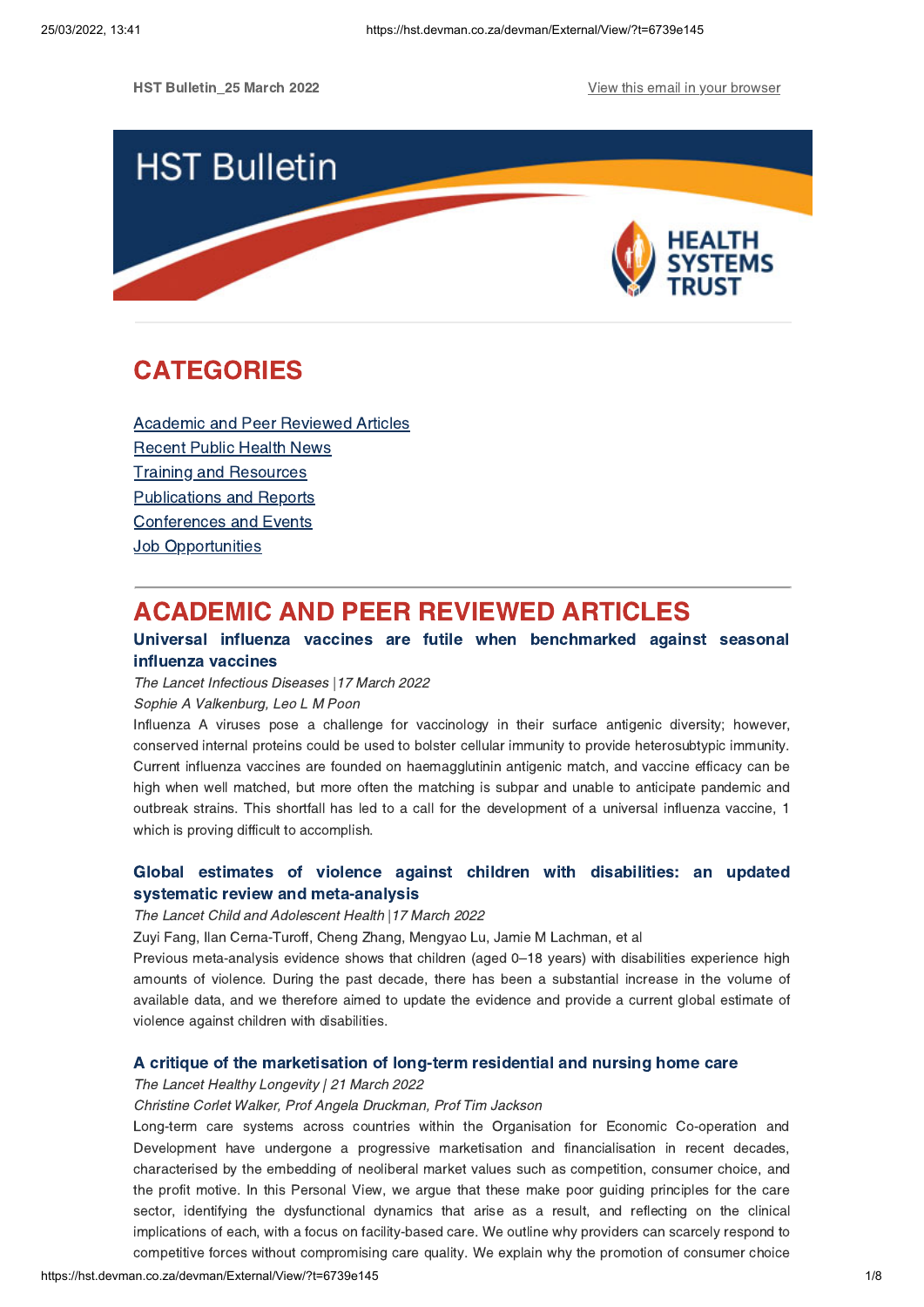cannot effectively motivate improvements to quality of care. And we explore how privatisation opens the door to predatory financial practices. We conclude by considering how far proposals for reform can take us, ultimately arguing for a rejection of neoliberal market ideology, and calling for sector-wide discussions about what principles would be more fitting for a caring economy.

# Accelerate investment and action to find the missing patients with tuberculosis The Lancet | 22 March 2022

Keertan Dheda, Lencelot Pinto, Junior Mutsvangwa, Chi Ciu Leung, Arne von Delft, et al.

Globally, there were about 10 million new cases of active tuberculosis in 2020 and an estimated 1.5 million deaths. In the same year, in many African countries, there were more deaths from tuberculosis than from COVID-19. Early detection and effective treatment is the key strategy to combat tuberculosis. Unfortunately, even before 2020, about a third of people newly ill with tuberculosis remained undetected the missing tuberculosis diagnoses. Detecting these individuals with active tuberculosis is important not only to prevent morbidity and mortality but also to subvert amplification of this airborne epidemic, since almost a third of these people are likely to be highly infectious with smear-positive or cavitory disease. Indeed, for example, a 2018 South African national door-to-door survey showed that 58% of people with culture-positive tuberculosis did not report any symptoms. Currently deployed global and national health strategies are not fundamentally configured to detect this missing burden of disease, because they rely on patients self-reporting to clinics or health-care facilities (passive case finding). All these considerations also apply to the multidrug-resistant tuberculosis epidemic response.

# Association between [socio-economic](https://hst.devman.co.za/devman/external/?t=ca312f) factors and HIV self-testing knowledge

South African Journal of HIV Medicine | 24 March 2022

Michael Ekholuenetale, Chimenzie Nzoputam, Osaretin Okonji

Background: Self-testing for HIV is an effective and alternative method of increasing HIV testing rates and a strategy for reaching populations that are underserved by HIV testing services. Nonetheless, many resource-constrained settings are yet to adopt HIV self-testing (HIVST) into their national HIV programmes.

Objectives: This study aimed to examine the association between socio-economic factors and HIVST knowledge amongst South African women.

Method: We used nationally representative data from the 2016 South African Demographic and Health Survey. A sample of 8182 women of reproductive age was analysed. The outcome variable was HIVST knowledge. This was measured dichotomously; know versus do not know about HIVST. The multivariable logistic model was used to examine the measures of association, with the level of significance set at P < 0.05.

The Lancet Child & Adolescent Health | 1 April 2022 **Editorial** 

2 years into the COVID-19 pandemic, we are humbled by the tireless work of our clinical and scientific colleagues who have treated and protected the world's children. The clinical profile of SARS-CoV-2 infection in the young is now established: the vast majority of children and adolescents will have a mild illness, with a low risk of hospitalisation or complications. Initial fears over emerging strains being more dangerous appear to be unfounded: reporting the first data from the omicron wave in South Africa, Jeané Cloete and colleagues showed that the observed rapid increases in cases and hospitalisations in children (<13 years) mirrored the high community transmission of SARS-CoV-2, with similar rates of hospital admission or intensive care intervention seen with earlier variants.

 $\overline{\phantom{a}}$ 

# <span id="page-1-0"></span>**RECENT PUBLIC HEALTH NEWS**

# UK airlines aim to drop in-flight face mask mandates – but not for South Africans<br>Business Insider | 17 March 2022

### Business Insider | 17 March 2022

London's Heathrow Airport recently announced that the wearing of face masks had become optional. British Airways and Virgin Atlantic, which both fly to South Africa and are based at Heathrow, welcomed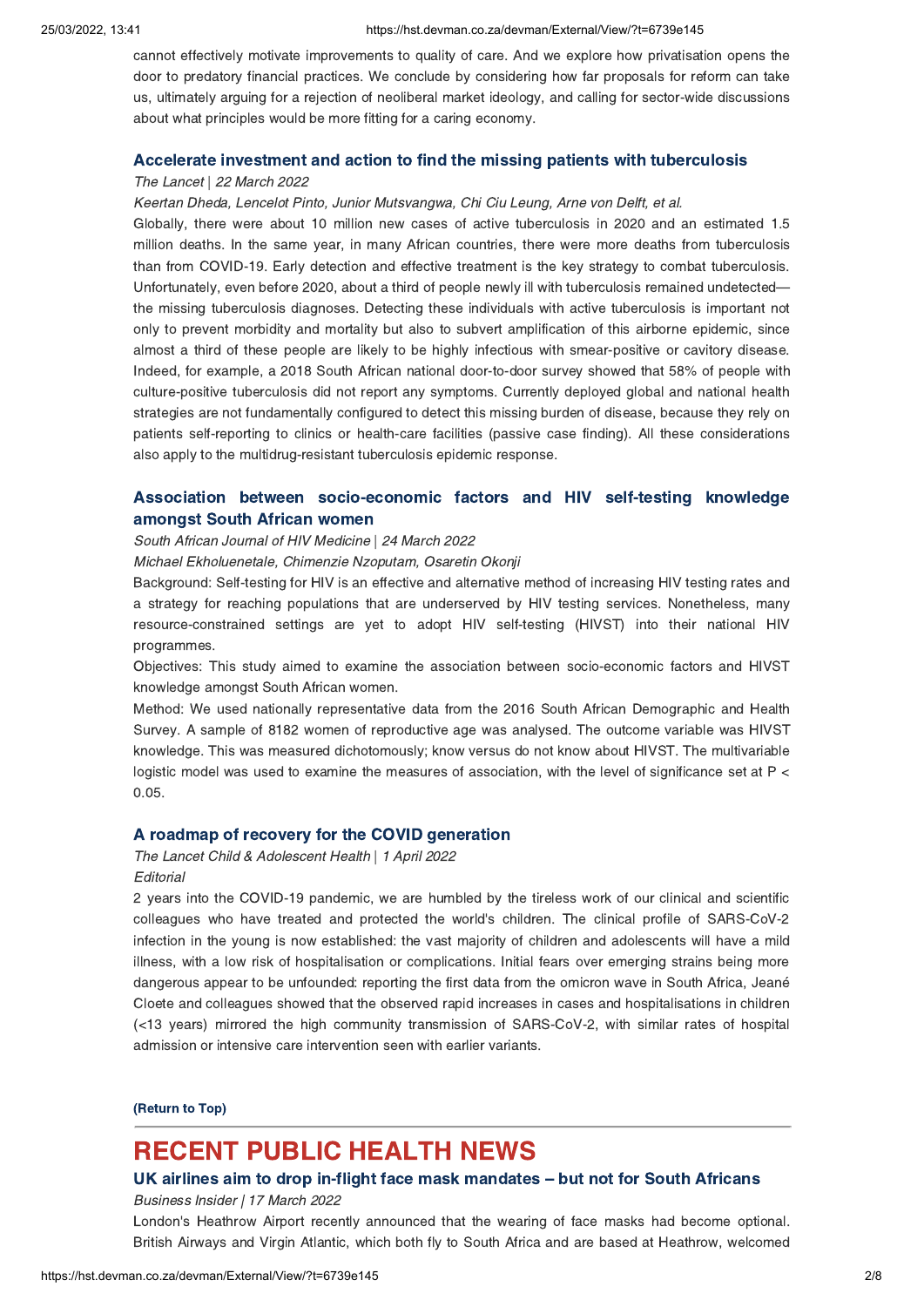the airport's decision and said they would follow suit. But flights with no mask mandates are few and far between, for now, and will only work on routes where destinations don't have pre-existing laws on covering up in public. South Africa has no intention of dropping its mask mandate, even beyond the state of disaster, with passengers aboard British Airways and Virgin Atlantic flights still required to cover up.

# Mental wellbeing: SA hits rock bottom on global list Health-e News | 18 March 2022

The latest Mental State of the World report has identified South Africa as the lowest-ranked country based on mental wellbeing. It also revealed how the mental health of younger generations has plummeted; growing up in an internet-dominated and inequitable world. Published annually by the Mental Health Million Project, the report reached a total of 223 087 respondents from 34 countries. They form part of the Core Anglosphere, Spanish-speaking Latin America, the Arab world, Spanish & French speaking continental Europe and Africa. Data for the study uses an online assessment tool called the Mental Health Quotient (MHQ), which comprises 47 elements including both problems and assets.

## Mass Polio Vaccination Drive to Administer More Than 80 Million Doses to Southern **African Children in Five Countries**

# Health Policy Watch | 18 March 2022

Malawi is launching a mass vaccination campaign against wild poliovirus type 1, which is to extend to 23 million children across five southern African countries, WHO said on Friday. The campaign, to kick off Sunday, follows Malawi's declaration of a polio outbreak on 17 February – three months after the first polio virus case in 30 years was identified in a young child in Lilongwe. The case was the first in Africa since the region was certified free of indigenous wild poliovirus in 2020. WHO said that the region's certification as wild polio-free remains unchanged, as the wild poliovirus strain identified had been "imported" from Pakistan. So far, no clear explanation of how the Asian virus strain may have infected an African child who had never traveled outside of the country, has been provided by WHO or Malawi health authorities. Nor has there been any explanation of why it took three months between the time the child was diagnosed and the outbreak was formally declared by WHO. But the breadth of the new campaign makes it clear the incident has been perceived as a major threat to Africa's wild polio virus free status – with risks of subtle, silent transmission of the virus much more widely, via contaminated water and sewage, food, or humanto-human contact.

# Unitaid to introduce new [long-lasting](https://hst.devman.co.za/devman/external/?t=50c0ddc6) injection to prevent HIV in Brazil and South Africa, as high-income countries begin deployment Africa, as high-income countries begin deployment Unitaid | 18 March 2022

People at risk of HIV in Brazil and South Africa will be among the first to benefit from a highly effective, long-acting injectable HIV preventive treatment through two large-scale operational projects funded by global health agency Unitaid. Long-acting cabotegravir is a new HIV prevention method that provides eight weeks of continuous protection against HIV infection through a single intramuscular injection. This provides an alternative to oral pre-exposure prophylaxis (PrEP), which can reduce the risk of HIV infection by 99%, but only when taken as prescribed: either once a day, or before and after sex for cisgender men. Long-acting cabotegravir addresses challenges users face with regular pills that reduce the impact of oral PrEP in real-world settings. It also mitigates fears that pills will be misinterpreted for HIV treatment and cause the user to suffer stigma, discrimination, or intimate partner violence as a result. Unitaid will partner with Fiocruz in Brazil, Wits RHI in South Africa, and local health authorities in both countries to integrate long-acting cabotegravir into national sexual health programmes, generating some of the first real-world evidence that will support wide-scale global implementation.

# New Children's TB Guidelines a ['Game-Changer'](https://hst.devman.co.za/devman/external/?t=388fa265) With Non-Invasive Tests, Shortened

# Treatments Health Policy Watch | 21 March 2022

Children and adolescents diagnosed with tuberculosis (TB) will benefit from a set of new guidelines that aim to shorten the treatment plan, expand preventative care, and introduce better diagnostic testing and treatments. The World Health Organisation (WHO) today released a new set of 'game-changer' guidelines where children and adolescents with non-severe forms of drug-susceptible TB will now be treated for four months instead of six months. The guidelines come on the back of World TB Day on March 24, and underscore the fact that children and adolescents have fallen behind adults when it comes to prevention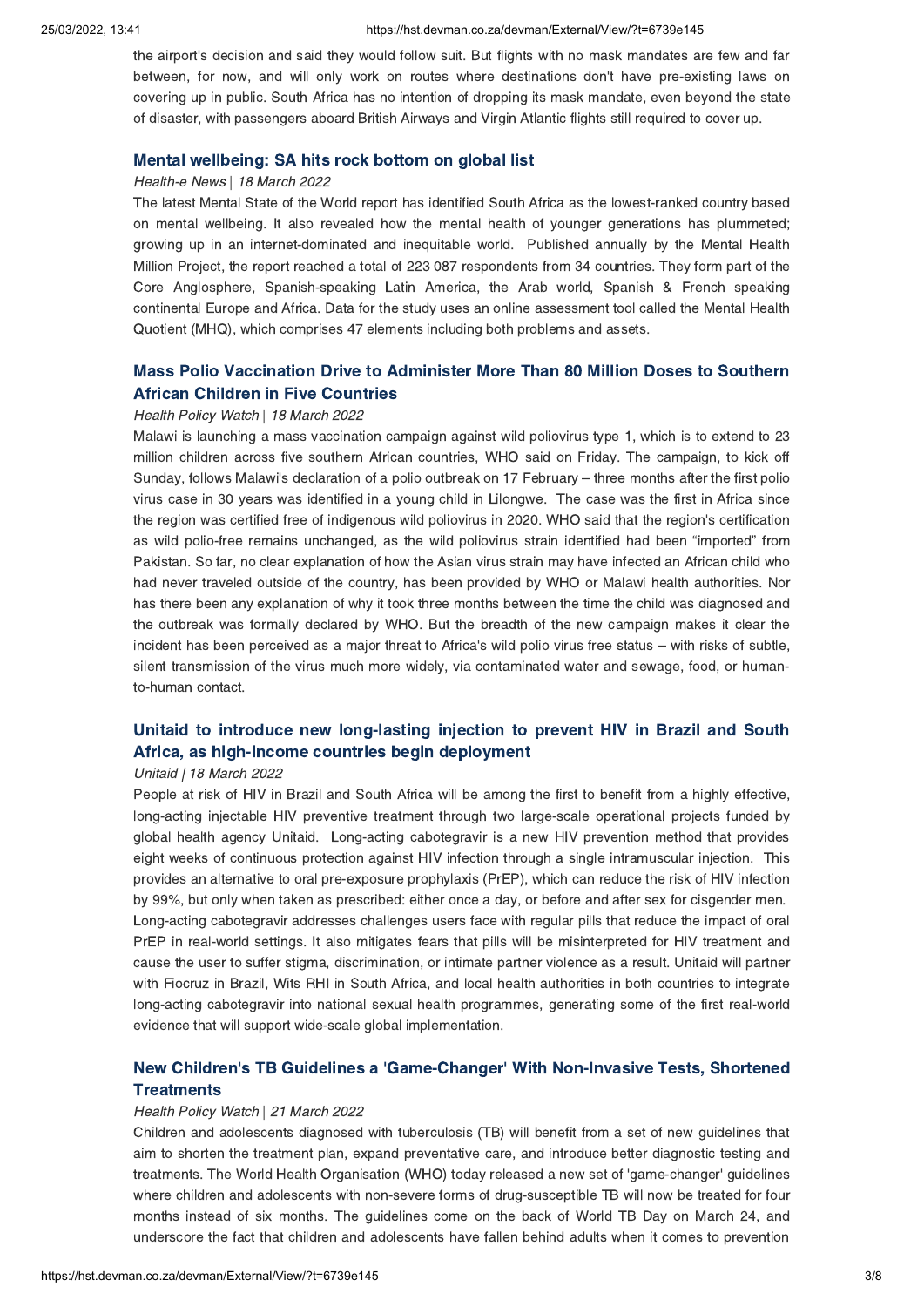and care associated with the disease. The theme this year for World TB Day is 'Invest to End TB. Save Lives.' "The WHO guidelines issued today are a game-changer for children and adolescents, helping them get diagnosed and access to care sooner, leading to better outcomes and cutting transmission. The priority now is to rapidly expand implementation of the guidance across countries to save young lives and avert suffering," said Dr Tereza Kasaeva, Director of WHO's Global TB Programme.

# As Europe Movement Mental Mental Mental Health Concerned About Men's Mental State<br>
Health Policy Watch | 21 March 2022

### Health Policy Watch | 21 March 2022

Mental health practitioners worldwide are warning of a massive wave of pandemic-related mental health issues that many countries are ill-equipped to address. On Monday, the World Health Organization's (WHO) Europe office and the government of Greece launched a new European programme to strengthen and improve the quality of mental health services for children and adolescents. WHO Europe Director Dr Hans Kluge told the launch that suicide was the leading cause of death in children and adolescents aged 10 to 19 living in low- and middle-income countries in the region and that over 4000 young people in this age group had killed themselves in 2015.

### Black Women['](https://hst.devman.co.za/devman/external/?t=a41f18e8)s Health Imperative Releases 2022 National Diabetes Agenda

### PR Newswire | 22 March 2022

The Black Women's Health Imperative (BWHI) released today its 2022 National Diabetes Agenda. The agenda arrives on the American Diabetes Association's annual Alert Day, which aims to raise awareness about the dangers of diabetes. "We hope that the information and resources in our new National Diabetes Agenda will help our fellow Black women beat back the epidemic of type 2 diabetes that is plaguing our community," said Dr. Angela Ford, Chief Programs Officer at the Black Women's Health Imperative.

# Ramaphosa keeps state of disaster but eases Covid rules to placate critics BusinessDay | 22 March 2022

President Cyril Ramaphosa on Tuesday dashed hopes of an immediate end to the national state of disaster but moved to appease critics by easing coronavirus restrictions that have dampened key economic sectors, scrapping testing requirements for vaccinated visitors to SA and loosening rules on the size of sporting and cultural events. In a push to promote local vaccine uptake, which has flagged sharply among younger people, the government has agreed events that require patrons to provide proof of immunisation or negative test results will be allowed to run up to 50% of capacity, opening the way for the resumption of large sporting, religious and cultural events.

# Ramaphosa announces new COVID-19 regulations on gatherings (video) eNCA | 22 March 2022

Masks are no longer required when outdoors but they will still be required at indoor facilities. President Cyril Ramaphosa announced regulation changes during an address to the nation on Tuesday night. Ramaphosa also announced that the state of disaster will end after the public has commented on proposed new regulations. The president is also urging the unvaccinated to get the COVID-19 jab.

# Cyber [censorship](https://hst.devman.co.za/devman/external/?t=dcc5c5c5) of women's health is being called out in The Menstrual Revolution

# campaign Stylist Wellbeing | 22 March 2022

Did you know that the word 'vagina' is one of the most frequently flagged terms by Facebook? Or that all women's health companies surveyed by the Centre for Intimacy Justice have had an advert rejected by Facebook and Instagram, and 50% of the brands had experienced suspension of their entire account. This type of digital silencing is called 'cyber censorship' – and a new campaign is calling for an end to it. The Menstrual Revolution has been launched by women's health brand FEWE in a letter to Nick Clegg, president for global affairs at Instagram and Facebook's parent company Meta. In it, FEWE's CEO Rebekah Hall has called for the platforms to "address this inequality and injustice".

### Facebook['](https://hst.devman.co.za/devman/external/?t=c4948a64)s Censorship of Health Ads for Women and People of Diverse Genders

Center for Intimacy Justice | 22 March 2022

Of the 60 health businesses studied that serve women's health and health for people of diverse genders, all (100%) had experienced Facebook rejecting an advertisement at some point. Even more concerning,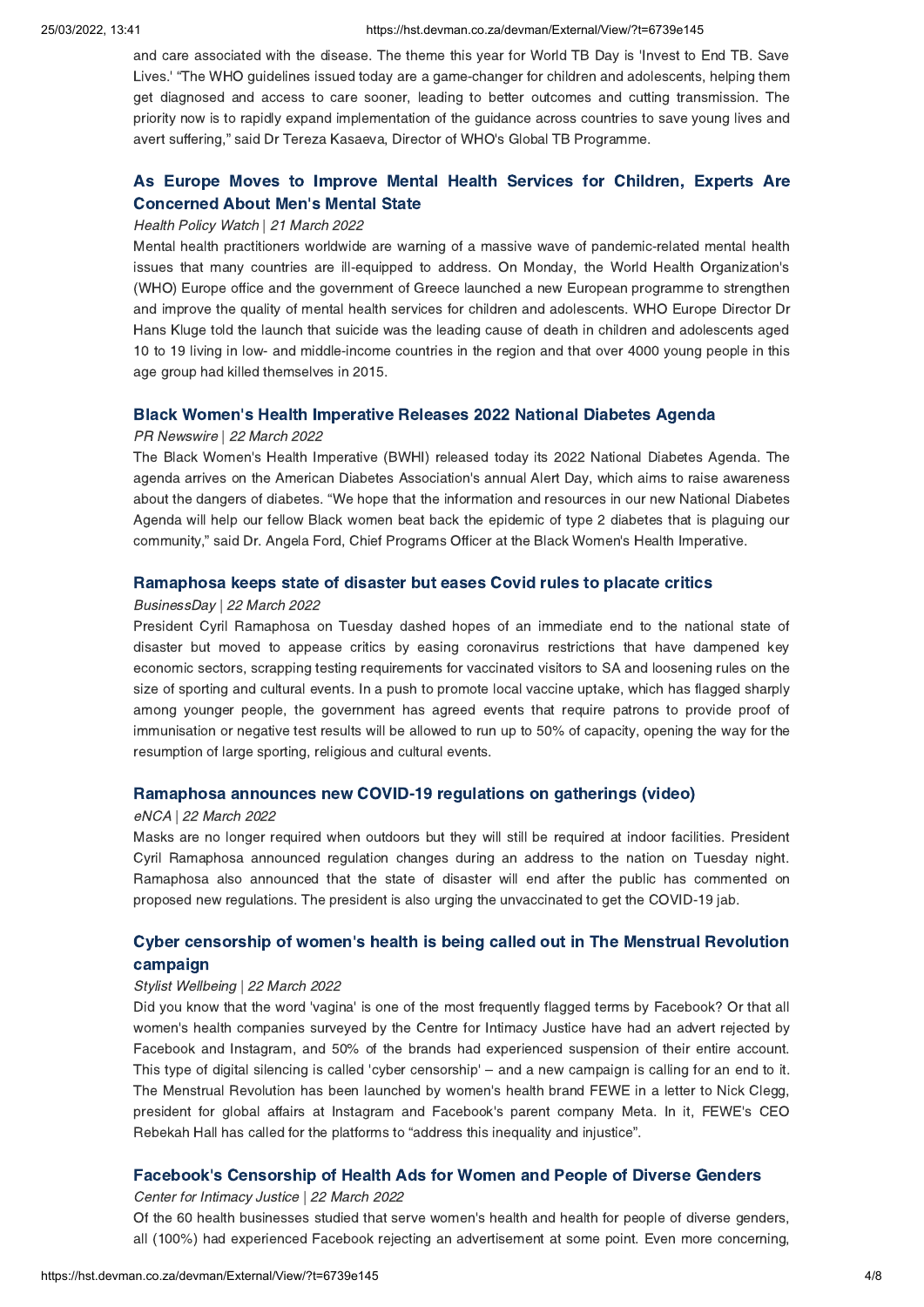Facebook was also found to have suspended half (50%) of survey respondents' advertising accounts. Read the full report: https://docsend.com/view/phfstt65wzta5nw7

# The incoherent and inegred new [government](https://hst.devman.co.za/devman/external/?t=d4b2ad87) Covid-19 regulations are the real states are the real states

# of disaster Daily Maverick | 22 March 2022

On 15 March 2022, the government published new draft regulations relating to the surveillance and control of notifiable medical conditions and public health measures at points of entry to South Africa, allowing 30 days for comment. These draft regulations are seemingly an ill-conceived and misdirected attempt to continue preventing SARS-CoV-2 infections and appear to be oblivious to the new realities of Covid-19, two years into a pandemic. Despite the low coverage of Covid-19 vaccinations in South Africa and failure to vaccinate the targeted 40 million people (or administer 40 million doses of vaccine) by the end of 2021, there has been evolution of widespread population immunity and resultant protection, particularly against severe Covid-19 and death in South Africa.

### Vaccine mandates are critical [–](https://hst.devman.co.za/devman/external/?t=332f3426) Karim (video)

### eNCA | 23 March 2022

Now, currently, the mask mandate remains in place as do the restrictions on gatherings. Only 2000 people were allowed to gather outdoors and indoors 1000. Let's speak to Professor Salim Abdool Karim, who has served as the chair of the ministerial advisory committee on COVID-19 and is of course the director of Caprisa the centre for the aids programme of research in South Africa.

### Why a new approach is needed in the fight against South Africa['](https://hst.devman.co.za/devman/external/?t=62b06f41)s number one killer

### Daily Maverick | 23 March 2022

Today is World TB Day. It's time to take stock of the effectiveness of our tuberculosis (TB) prevention and treatment programmes and to ask why (after Covid-19 subsides) TB will still be the leading cause of death in South Africa. At the height of any one of the four Covid-19 pandemic waves over the past two years, no one can argue they did not know the status quo around this deadly virus. Regular televised country briefings by President Cyril Ramaphosa were accompanied by daily maps and infographics telling us which provinces were hardest hit. A USSD Covid-19 line was swiftly set up and data about caseloads was just a \*120\* away. Regular tweets delivered regulations and warnings about mask-wearing, hand washing and restaurant occupation rates.

# New Covid rules for [workplaces](https://hst.devman.co.za/devman/external/?t=4a7f33e0) in South Africa – and what it means for vaccine

# mandates BusinessTech | 23 March 2022

The Department of Employment and Labour has listed SARS CoV2 (Covid-19) as a group 3 hazardous biological agent (HBA) under South Africa's Hazardous Biological Agents regulations, which has important implications for employers and businesses in South Africa, say experts at legal firm Bowmans. The regulations were published by the department on 16 March 2022 in terms of section 43 of the Occupational Health and Safety Act (OHSA) and categorise HBAs into four risk groups according to their hazard and categories of contaminant. They also require employers to control the exposure to HBAs in the workplace via various reasonably practicable measures.

# Low funding, COVID-19 curtail tuberculosis fight in Africa WHO | 24 March 2022

Inadequate investment and funding for tuberculosis (TB) control in Africa is jeopardizing the efforts to meet the global target of ending the disease by 2030, while the COVID-19 pandemic threatens to roll back progress made so far in the continent, an assessment by World Health Organization (WHO) finds. Every year the African region requires at least US\$ 1.3 billion for TB prevention and treatment. However, countries contribute 22% of the needed budget while external funding accounts for 34%. The rest of the budget remains unfunded, seriously undermining the efforts to eliminate the disease. This year, World TB Day is being marked under the theme "Invest to end TB. Save Lives." Underfunding for TB programmes has a significant impact on disease detection, for example.

# The Clinton Health Access Initiative (CHAI) South Africa director [Professor](https://hst.devman.co.za/devman/external/?t=f636f1e3) Yogan<br>Pillay weighs in on World TB Day (radio recording) Pillay weighs in on World TB Day (radio recording)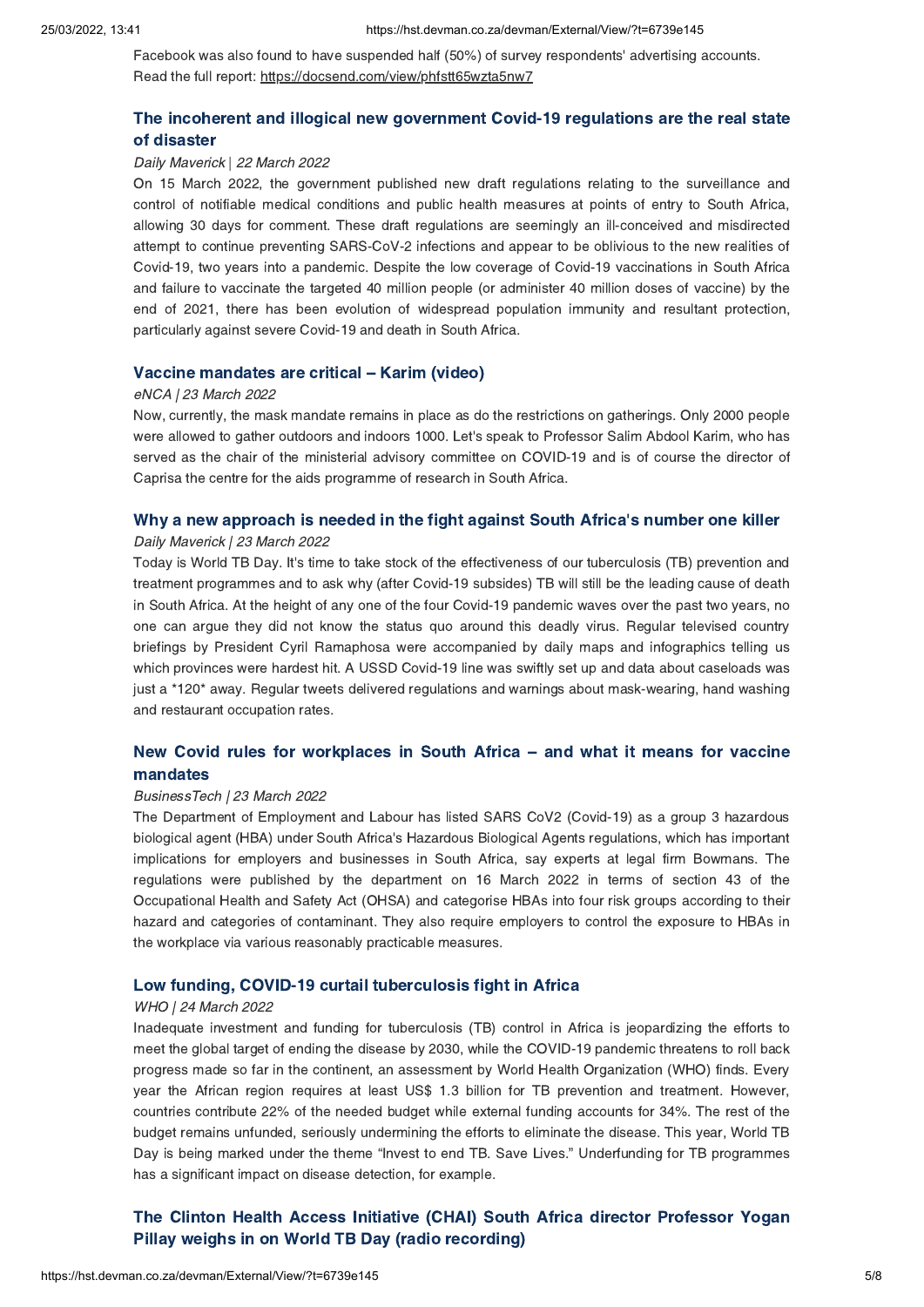### 702 | 24 March 2022

Have you been impacted or affected by TB? Today marks world TB day which is commemorated annually to raise awareness around the disease and aimed at strengthen efforts to prevent its spread. Bongani Bingwa chats to the Clinton Health Access Initiative (CHAI) South Africa director Professor Yogan Pillay to give more insight on the day.

# Analysis: Is SA on course to solve its TB diagnosis problem? Spotlight | 24 March 2022

In February 2021, findings from South Africa's first National Tuberculosis Prevalence Survey were made public after delays of about a year. The survey confirmed something that has been suspected for some time – that large numbers of people who fall ill with TB in South Africa are not being diagnosed. This is firstly harmful to the health of the people who are not being diagnosed, but it is also a major obstacle to reducing the rate of new infections in the country since people who are not diagnosed and not on treatment remain infectious for much longer. According to Dr Norbert Ndjeka, Director of Drug-Resistant TB, TB, and HIV in the National Department of Health, just over 208 000 cases of TB were diagnosed in South Africa in 2020.

# News24 | 24 March 2022

Dr Jennifer Furin has fought drug-resistant tuberculosis since 1995, when she worked as a student in a poverty-stricken suburb in Lima, Peru. Since then, she has roamed the world, treating TB and HIV patients in under-resourced countries, including Haiti, Russia, Tajikistan, Bangladesh, eSwatini, Lesotho, and South Africa. Treating drug-resistant forms of TB, she has been at the forefront of advocacy efforts to replace hearing loss-causing injections (for example, kanamycin) with a new and better drug called bedaquiline that is taken in pill form. Speaking to Spotlight this month, she lauded South Africa as a "global beacon of hope" for mostly eliminating the use of such injections.

# Tackling TB: Three lessons the COVID-19 pandemic taught us Bhekisisa | 24 March 2022

The World Health Organisation (WHO) **re[ports](https://hst.devman.co.za/devman/external/?t=26ca8682)** that in 2020 the number of TB deaths reached levels last<br>seen in 2017 despite the number of cases **falling by 1.3-million** between 2019 and 2020. This, they say, seen in 2017 despite the number of cases **[falling](https://hst.devman.co.za/devman/external/?t=16ac635f) by 1.3-million** between 2019 and 2020. This, they say,<br>means that the **world is unlikelv to reach its targets** of reducing TB infections by 20% or ending TB means that the world is unlikely to reach its targets of reducing TB infections by 20% or ending TB<br>deaths by 2030. deaths **by 2030**[.](https://hst.devman.co.za/devman/external/?t=85470d21)

# What should the TB priorities be in the new NSP? Spotlight | 24 March 2022

The period covered by South Africa's National Strategic Plan (NSP) for HIV, TB, and STIs 2017 – 2022 will soon come to an end and a new NSP will have to be developed for the next five years. Against the backdrop of World TB Day (24 March), Spotlight asked several local TB experts what they think should be the tuberculosis (TB) priorities in the new plan. The plan is being developed in the context of a COVID-19 pan[d](https://hst.devman.co.za/devman/external/?t=543759bf)emic that has **severely impacted** the TB response in South Africa and elsewhere. In South Africa,<br>the impact was particularly clear in a **reduction in TB diagnoses** in the early months of the COVID-19 the impact was particularly clear in a **reduction in TB [diagnos](https://hst.devman.co.za/devman/external/?t=3c061e5e)es** in the early months of the COVID-19<br>pandemic. While TB catch-up plans are in place, it is **unclear** to what extent those plans are currentlv pandemic. While TB catch-up plans are in place, it is **unclear** to what extent those plans are currently<br>being implemented and succeeding. being implemented and succeeding.

### (Return to Top) (Return to Top)

# <span id="page-5-0"></span>**TRAINING AND RESOURCES**

### Subscribe to the Health Systems Trust Bulletin

Subscribe to the Health Systems Trust Bulletin The Health Systems Trust (HST) produces a weekly bulletin on Fridays focusing on key public health news, peer-reviewed journal articles and other important primary healthcare resources.

HST produces a weekly online publication, 60percent, which keeps subscribers abreast with the latest news and developments pertaining to HIV-related maternal, adolescent, child and youth health. The name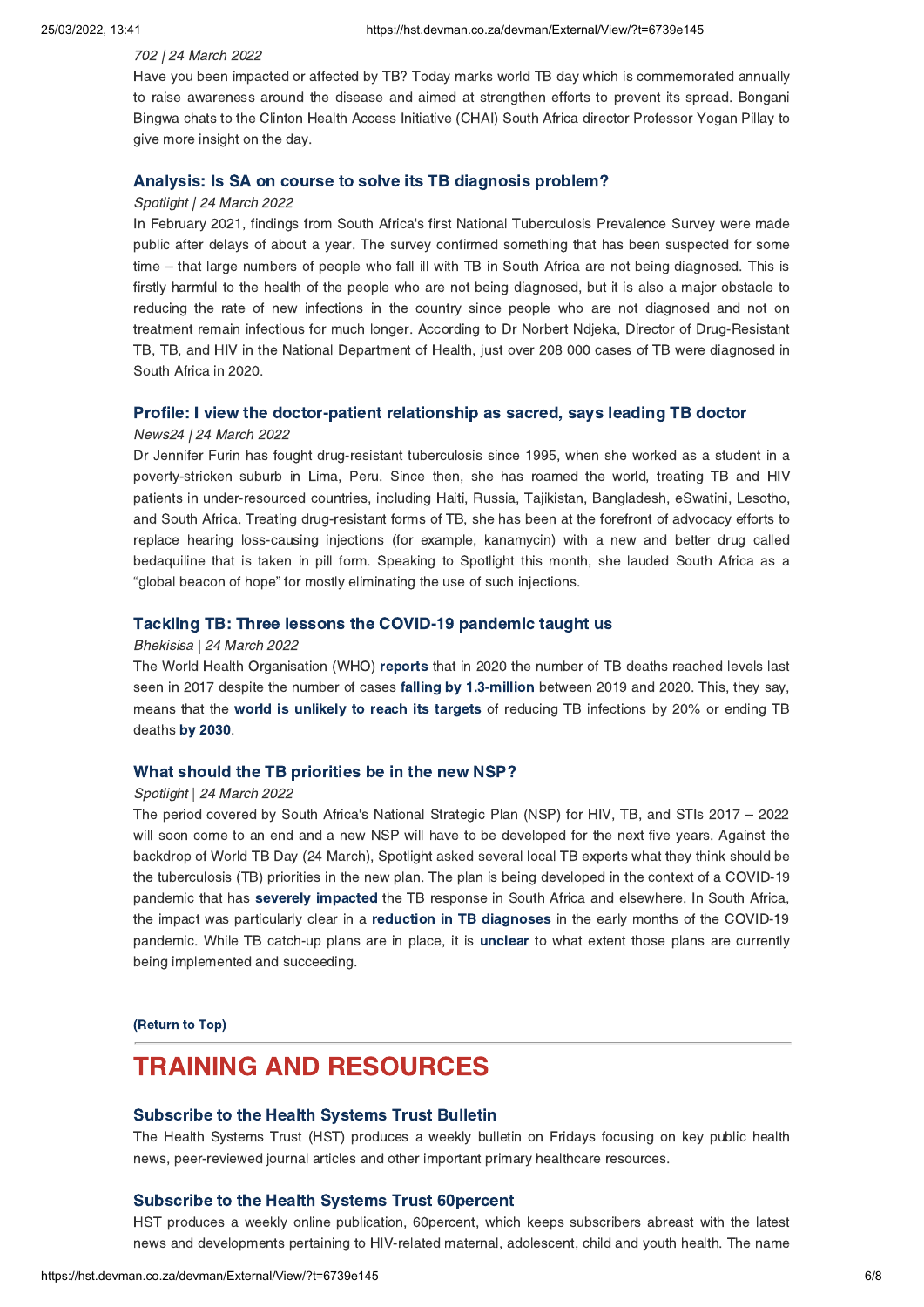60percent signifies that southern Africa is responding to a feminised HIV/AIDS epidemic, with at least 60% of those living with HIV being women. Subscribe to 60percent by simply visiting HST's website (https://www.hst.org.za), scroll to the bottom of the page, hit the SUBSCRIBE button, and follow the prompts. Let's keep you posted!

The Health Systems Training Institute (HSTi) is the training arm of the Health Systems Trust (HST), a leading force in the South African public health sector. HST was established in 1992, on the brink of democracy in South Africa, and has since played a significant role in strengthening the national primary health system through health research, informatics, clinical support, capacity-building and training.

### (Return to Top)

# **PUBLICATIONS AND REPORTS**

## Guidelines for drinking-water quality: Fourth edition incorporating the first and second addenda

# WHO | 21 March 2022

The fourth edition incorporating the first and second addenda, of the World Health Organization's (WHO) Guidelines for drinking-water quality (GDWQ) builds on over 60 years of guidance by WHO on drinkingwater quality, which has formed an authoritative basis for the setting of national regulations and standards for water safety in support of public health. It is the product of significant revisions to clarify and elaborate on ways of implementing its recommendations of contextual hazard identification and risk management, through the establishment of health-based targets, catchment-to-consumer water safety plans and independent surveillance. Updates in this latest edition reflect new evidence and further, provides additional explanations to support better understanding and application of the guidance. More details on the updates are included in the GDWQ preface.

The Mental State of the World Report The Mental State of the World Report is an annual publication of the Mental Health Million Project that provides a view of the evolving mental wellbeing of the global Internet-enabled population. Each year the report presents the mental state of populations over the year, trends relative to previous years, and insights into key drivers of these trends. In addition, Rapid Reports published through the year provide insight and perspectives on various aspects of mental wellbeing based on the data. The 2021 Report is based on 223,000 responses from 34 countries in four languages.

(Return to Top)

# <span id="page-6-0"></span>**CONFERENCES AND EVENTS**

## ICOEH 2022: 16. International Conference on Occupational and Environmental ICOEH 2022: 16. International Conference on Occupational and Environmental

Health When: 14 – 15 April 2022 Where: Cape Town

The International Research Conference is a federated organization dedicated to bringing together a significant number of diverse scholarly events for presentation within the conference program. Events will run over a span of time during the conference depending on the number and length of the presentations. With its high quality, it provides an exceptional value for students, academics and industry researchers.

International Conference on Occupational and Environmental Health aims to bring together leading academic scientists, researchers and research scholars to exchange and share their experiences and research results on all aspects of Occupational and Environmental Health. It also provides a premier interdisciplinary platform for researchers, practitioners and educators to present and discuss the most recent innovations, trends, and concerns as well as practical challenges encountered and solutions